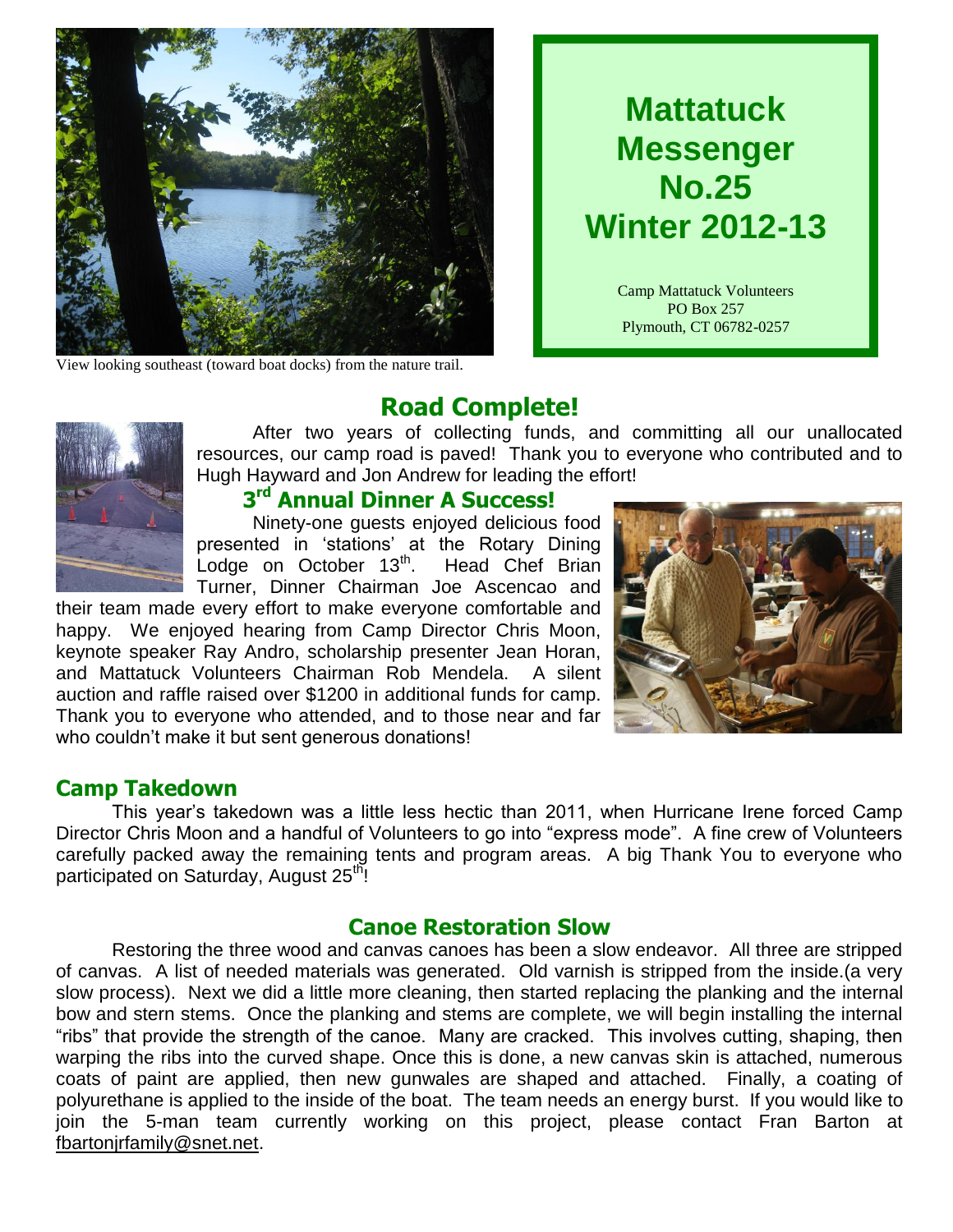#### **Mattatuck Messenger #25 Page 2 Winter, 2012-13**



#### **The Cardboard Box**

Chris Moon compares playing on gym mats on the water to a young child playing with a cardboard box. It's a simple toy that only requires some energy and imagination. These mats have been extremely popular with the Scouts for a few years now.

### **"The Blob" Strikes Camp Mattatuck!**

The Blob is a huge balloon of air that floats on the water. A special tower was constructed so when a person is seated at one end of the Blob, a second person can jump from the tower, land on the Blob, and send the first person flying. It should be a popular activity for years to come!



### **What's Next?**

**At the January 6th Mattatuck Volunteers meeting Vice Chairman David Goodwin gave a presentation on our next possible project…the restoration of the Rotary Dining Lodge interior. This will be a large, multi-step project. You can help with funding and labor…stay tuned.**